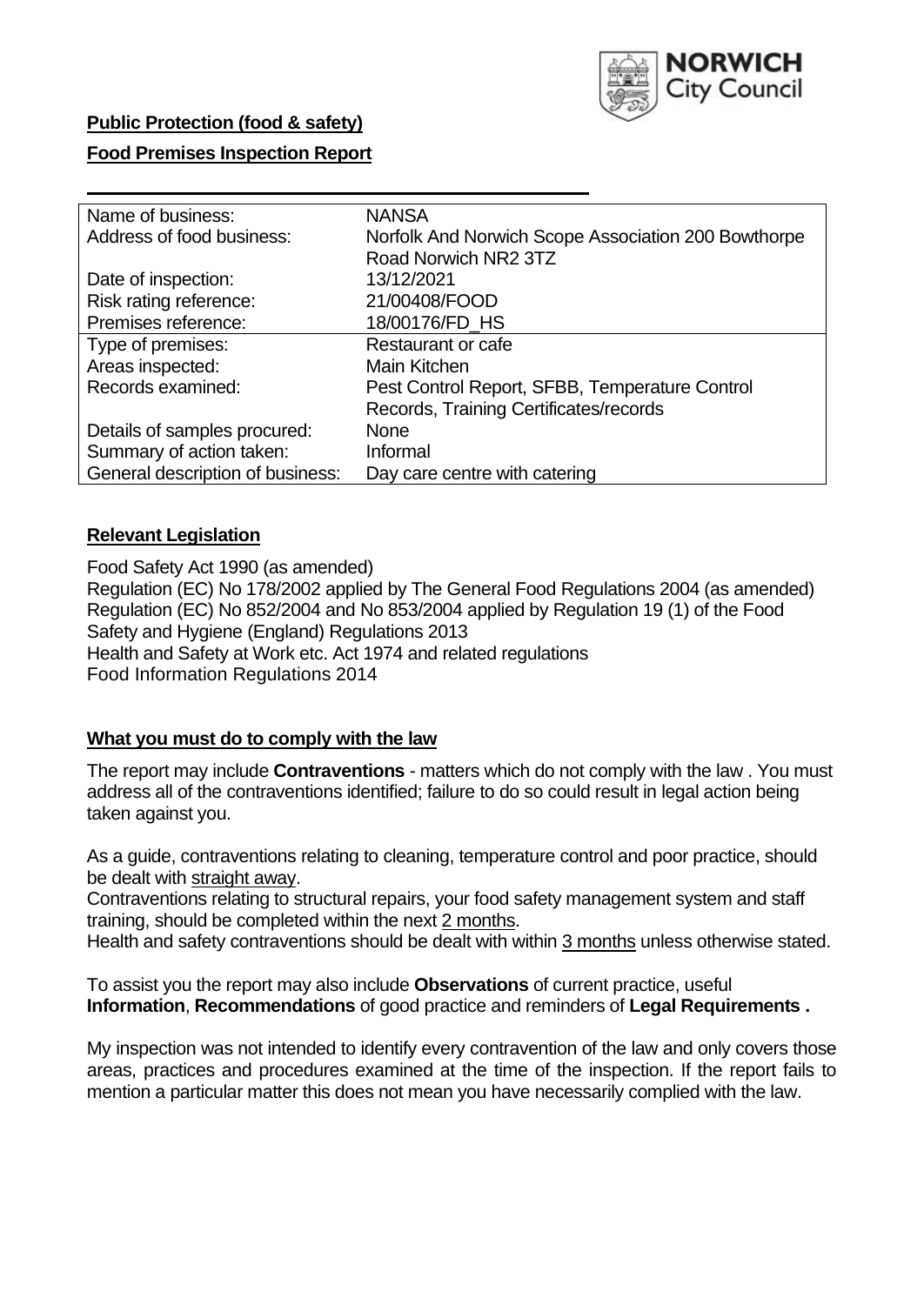# **FOOD SAFETY**

## **How we calculate your Food Hygiene Rating:**

 The food safety section has been divided into the three areas which you are scored against for the hygiene rating: 1. food hygiene and safety procedures, 2. structural requirements and 3. confidence in management/control procedures. Each section begins with a summary of what was observed and the score you have been given. Details of how these scores combine to produce your overall food hygiene rating are shown in the table.

| <b>Compliance Area</b>                     |          |    |                | <b>You Score</b> |                |    |           |    |                |  |  |
|--------------------------------------------|----------|----|----------------|------------------|----------------|----|-----------|----|----------------|--|--|
| Food Hygiene and Safety                    |          |    |                | $\overline{0}$   | 5              | 10 | 15        | 20 | 25             |  |  |
| <b>Structure and Cleaning</b>              |          |    |                | $\overline{0}$   | 5              | 10 | 15        | 20 | 25             |  |  |
| Confidence in management & control systems |          |    | $\overline{0}$ | 5                | 10             | 15 | 20        | 30 |                |  |  |
|                                            |          |    |                |                  |                |    |           |    |                |  |  |
| <b>Your Total score</b>                    | $0 - 15$ | 20 | $25 - 30$      |                  | $35 - 40$      |    | $45 - 50$ |    | > 50           |  |  |
| <b>Your Worst score</b>                    | 5        | 10 | 10             |                  | 15             |    | 20        |    | $\blacksquare$ |  |  |
|                                            |          |    |                |                  |                |    |           |    |                |  |  |
| <b>Your Rating is</b>                      | 5        | 4  | 3              |                  | $\overline{2}$ |    |           |    | $\Omega$       |  |  |

Your Food Hygiene Rating is 5 - a very good standard



## **1. Food Hygiene and Safety**

 with legal requirements. You have safe food handling practices and procedures and all the Food hygiene standards are high. You demonstrated a very good standard of compliance necessary control measures to prevent cross-contamination are in place. Some minor contraventions require your attention. **(Score 5)** 

## Contamination risks

**Contravention** Food was not protected from general sources of contamination:

- raw eggs were being stored above ready-to-eat foods in the fridge
- brown cutting board was badly scoured and needs replacing

 injurious to health or contaminated in such a way that it would be unreasonable to **Legal requirement** At all stages of production, processing and distribution, food must be protected from any contamination likely to render it unfit for human consumption, expect it to be consumed in that state.

#### Hand-washing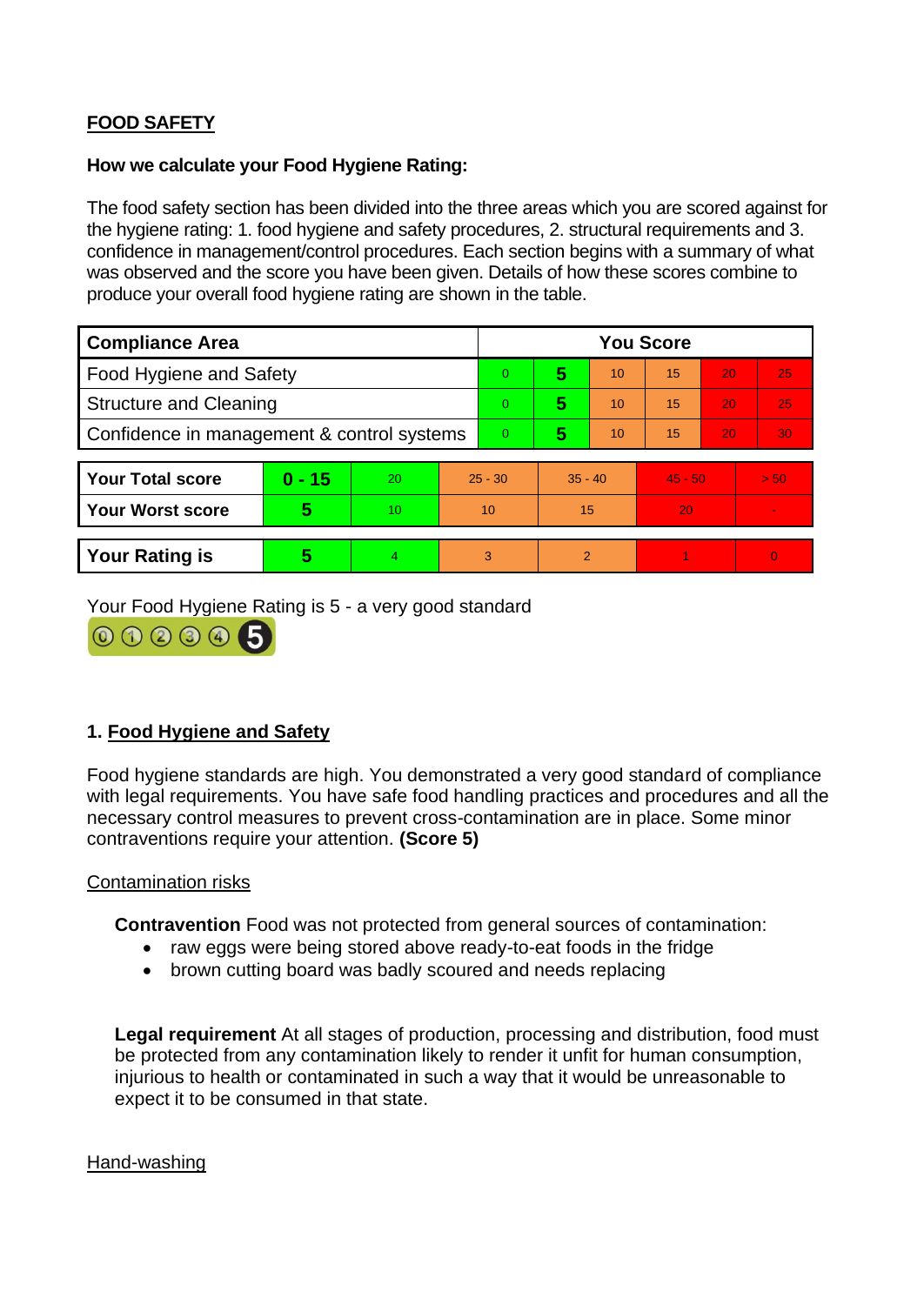**Observation** I was pleased to see handwashing was well managed. Personal Hygiene

 made difficult for food handlers to maintain sufficiently high standards of personal **Contravention** The following are examples of poor personal hygiene or where it was cleanliness:

- staff were not wearing suitable protective clothing
- food handlers were wearing jewellery

**Legal requirement** All persons in food handling areas must wear suitable, clean, and where appropriate protective clothing

## Temperature Control

**Observation I** was pleased to see you were able to limit bacterial growth and/or survival by applying appropriate temperature controls at points critical to food safety and that you were monitoring temperatures.

#### Poor Practices

 **Contravention** The following matters represented poor practice and if allowed to continue may cause food to become contaminated or lead to its deterioration:

• food i.e carrots and onions were being stored beyond their 'Best before' date of 1/12 and 10/12

**Guidance** It is an offence to use food which is not of the nature, substance or quality demanded by the consumer. Food sold passed it's 'best before' date could be of a reduced quality so you must check it is OK before you use it.

## **2. Structure and Cleaning**

 The structure facilities and standard of cleaning and maintenance are all of a good standard and only minor repairs and/or improvements are required. Pest control and waste disposal provisions are adequate. The minor contraventions require your attention. **(Score 5)** 

## Cleaning of Equipment and Food Contact Surfaces

**Contravention** The following items are dirty and must be cleaned:

- fridge and freezer seals
- probe thermometer not cleaned before use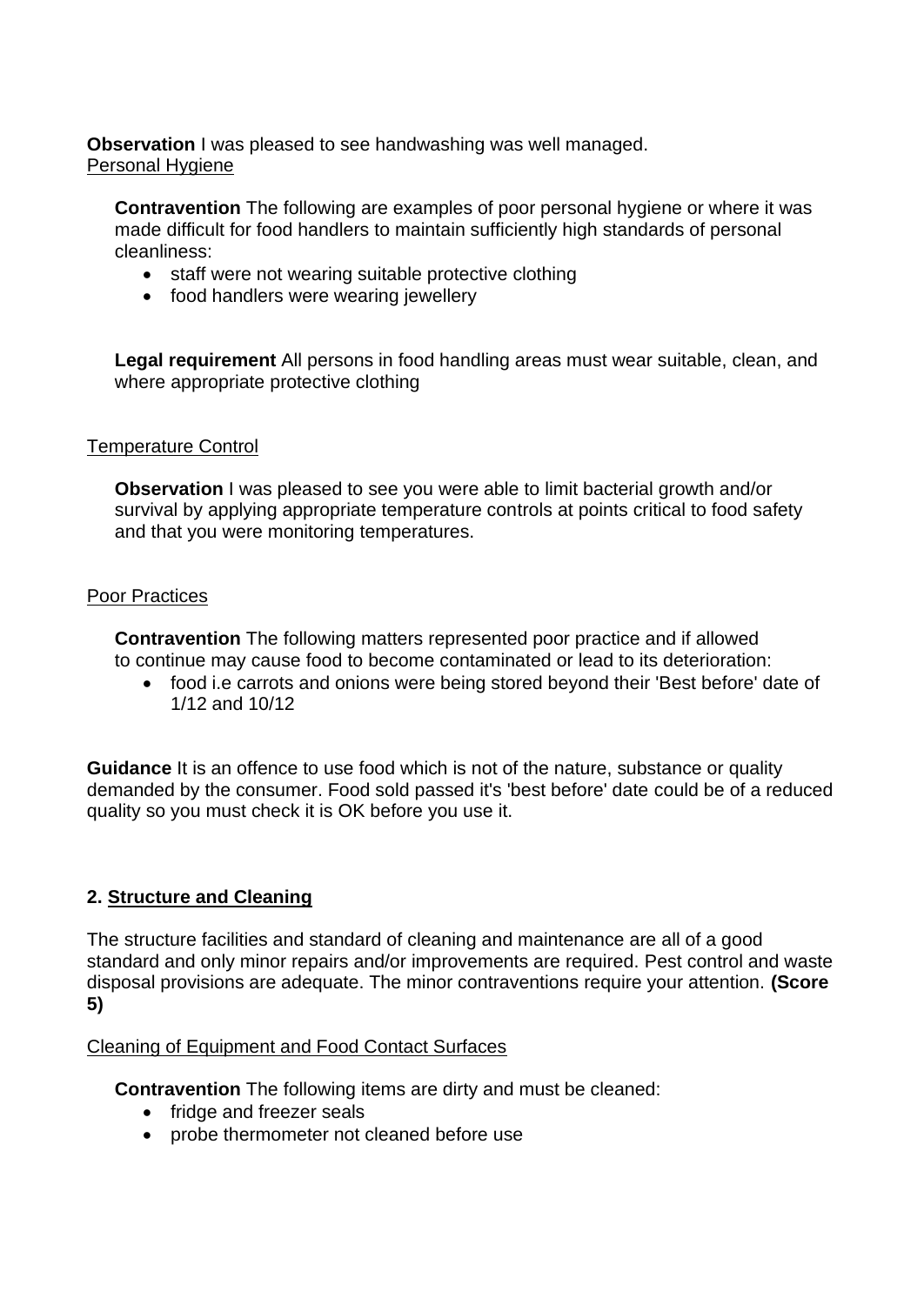**Information** Take care probe thermometers do not cause cross contamination. Make sure they are kept clean and disinfected with probe wipes before and after each use Cleaning Chemicals / Materials / Equipment and Methods

**Observation** I was pleased to see that the premises was kept clean and that your cleaning materials, methods and equipment were able to minimise the spread of harmful bacteria between surfaces.

#### **Maintenance**

**Contravention** The following had not been suitably maintained and must be repaired or replaced:

• split seals to undercounter fridge in café

#### Facilities and Structural provision

 **Observation** I was pleased to see the premises had been well maintained and that adequate facilities had been provided.

## Pest Control

**Observation** I was pleased to see that the premises was proofed against the entry of pests and that pest control procedures were in place.

 **Observation** You have a pest control contract in place and there is no evidence of pest activity on the premises.

## **3. Confidence in Management**

A food safety management system is in place and you demonstrate a very good standard of compliance with the law. You have a good track record. There are some minor contraventions which require your attention. **(Score 5)** 

#### Type of Food Safety Management System Required

**Observation** Your SFBB/food safety management system was in place and working well. I was confident you had effective control over hazards to food. However I recommend you update your pack to reflect what you are doing now

 demonstrate effective control over food spoilage organisms. **Observation** You were date labelling perishable foods appropriately and could